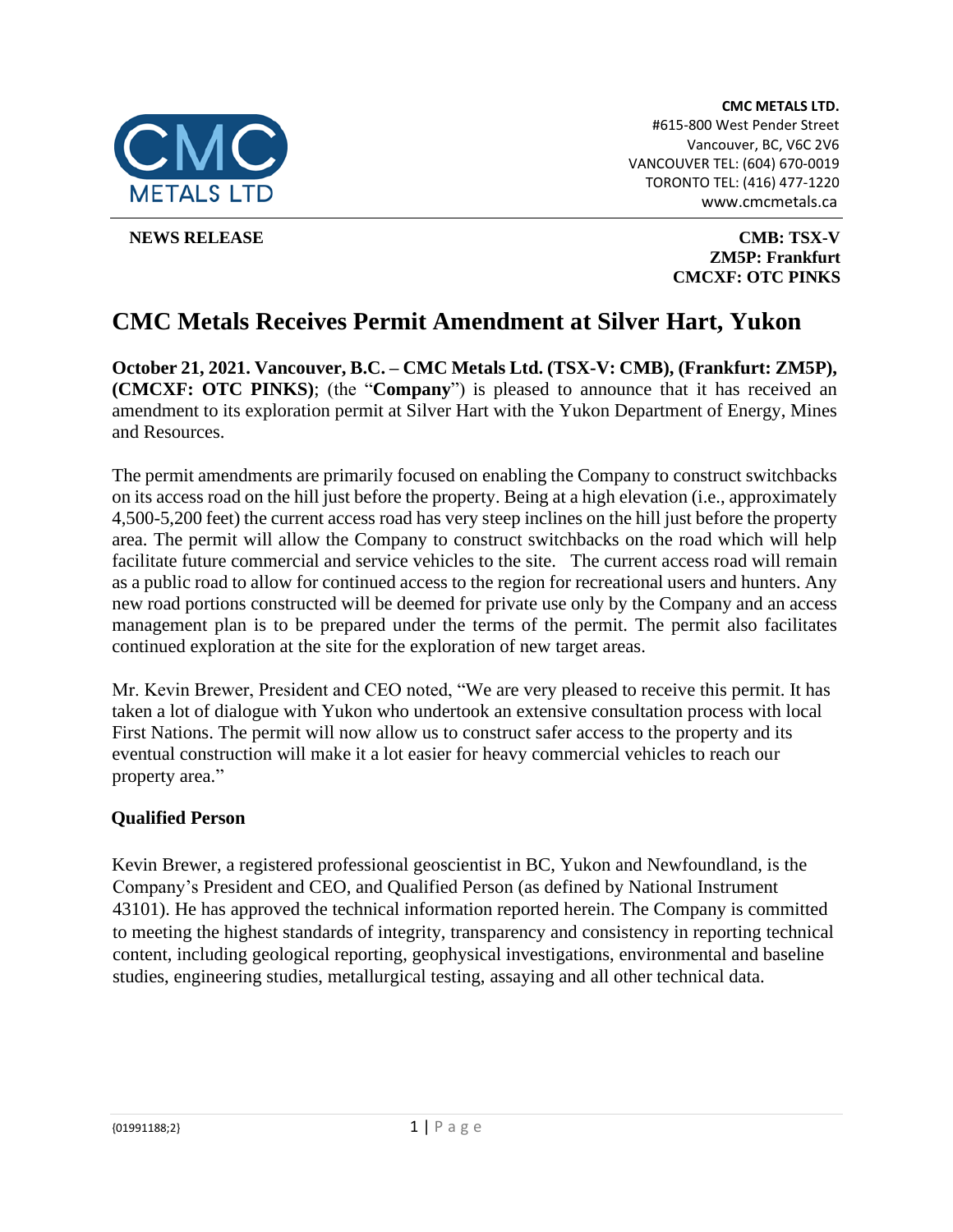## **Recent Presentation**

The Company's President and CEO provided a presentation at the Red Cloud Oktoberfest. It is available for viewing at:

#### **YOUTUBE**

[https://www.youtube.com/watch?v=xPch3-JOb5Y&ab\\_channel=RedCloudFinancialServicesInc.](https://na01.safelinks.protection.outlook.com/?url=https%3A%2F%2Fwww.youtube.com%2Fwatch%3Fv%3DxPch3-JOb5Y%26ab_channel%3DRedCloudFinancialServicesInc&data=04%7C01%7C%7C615d7306e8ea4f6eb87508d99419cd10%7C84df9e7fe9f640afb435aaaaaaaaaaaa%7C1%7C0%7C637703660802137728%7CUnknown%7CTWFpbGZsb3d8eyJWIjoiMC4wLjAwMDAiLCJQIjoiV2luMzIiLCJBTiI6Ik1haWwiLCJXVCI6Mn0%3D%7C1000&sdata=7VYB%2FJt7Whv%2BQVq5ULd3GuOA3tzaOvqj0P9reWVzyNY%3D&reserved=0)

#### **RED CLOUD WEBSITE URL**

[https://www.redcloudfs.com/oktoberfest2021-replays/#uael-video-gallery-9188af0-23](https://na01.safelinks.protection.outlook.com/?url=https%3A%2F%2Fwww.redcloudfs.com%2Foktoberfest2021-replays%2F%23uael-video-gallery-9188af0-23&data=04%7C01%7C%7C615d7306e8ea4f6eb87508d99419cd10%7C84df9e7fe9f640afb435aaaaaaaaaaaa%7C1%7C0%7C637703660802147678%7CUnknown%7CTWFpbGZsb3d8eyJWIjoiMC4wLjAwMDAiLCJQIjoiV2luMzIiLCJBTiI6Ik1haWwiLCJXVCI6Mn0%3D%7C1000&sdata=DST0i%2BOOB%2F%2FcygYD7S5SiZOoVnhK1HiVJU6s%2F7sueow%3D&reserved=0)

The Powerpoint presentation will also be placed on the Company website. The Company is planning to attend Mines and Money Conference in London, UK December 1-2, 2021 and is also undertaking a range of new marketing initiatives.

### *About CMC Metals Ltd.*

CMC Metals Ltd. is a growth stage exploration company focused on opportunities for high grade polymetallic deposits in Yukon, British Columbia and Newfoundland. Our polymetallic silverlead-zinc prospects include the Silver Hart Deposit and Blue Heaven claims (the "Silver Hart Project") and Rancheria South, Amy and Silverknife claims (the "Rancheria South Project"). Our polymetallic projects with potential for copper-silver-gold and other metals include Logjam (Yukon), Bridal Veil and Terra Nova (both in Newfoundland).

On behalf of the Board:

*"John Bossio"*\_\_\_ \_\_\_\_ John Bossio, Chairman CMC METALS LTD.

## **For Further Information and Investor Inquiries:**

Kevin Brewer, P. Geo., MBA, B.Sc Hons, Dip. Eng President, CEO and Director Tel: (604) 670 0019 kbrewer80@hotmail.com 615-800 Pender Street Vancouver, BC V6C 2V6

To be added to CMC's news distribution list, please send an email to info@cmcmetals.ca or contact Mr. Kevin Brewer.